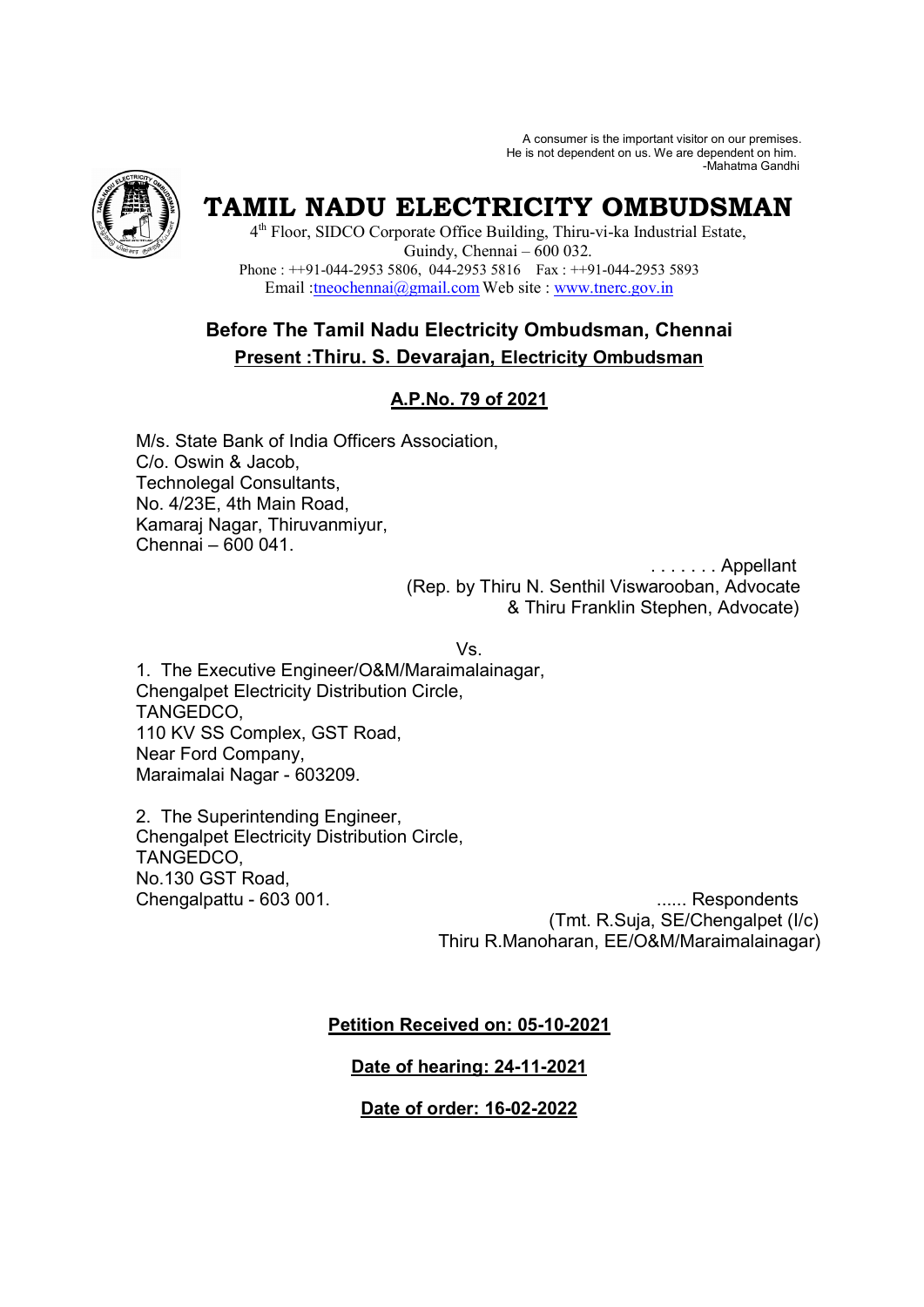The Appeal Petition received on 05.10.2021 filed by M/s. State Bank of India Officers Association, C/o. Oswin & Jacob, Technolegal Consultants, No. 4/23E, 4th Main Road, Kamaraj Nagar, Thiruvanmiyur, Chennai – 600 041 was registered as Appeal Petition No. 68 of 2021. The above appeal petition came up for hearing before the Electricity Ombudsman on 29.10.2021. Upon perusing the Appeal Petition, Counter affidavit, written argument and the oral submission made on the hearing date from both the parties, the Electricity Ombudsman passes the following order.

#### **ORDER**

#### 1. **Prayer of the Appellant:**

The Appellant has prayed to direct the distribution licensee to withdraw the notice or in the alternative to set aside the notice demanding additional land space for establishing 110KV SS or to bear the additional cost required for the establishment of the compact substation.

#### **2.0 Brief History of the case:**

2.1 The appellant M/s. SBIOA have developed a residential project in Kancheepuram district and applied for service connections. While applying for service connection TANGEDCO insisted to provide space for establishment of 110 KV substation free of cost.

2.2 As per the request of the TANGEDCO, the land was gifted to TANGEDCO free of cost. Later on, a notice has been received from SE/Chengalpet stating that already gifted land is not best suitable for establishment of 110 KV substation and requested to provide additional space to TANGEDCO or else to bear the additional cost required for the establishment of the indoor substation.

2.3 The appellant has filed a petition with the CGRF of Chengalpet EDC on 29.04.2021. The application was not taken on the file of the Chairman, CGRF, Chengalpet Electricity Distribution Circle and rejected the petition. Hence, the appellant preferred this appeal petition before the Electricity Ombudsman.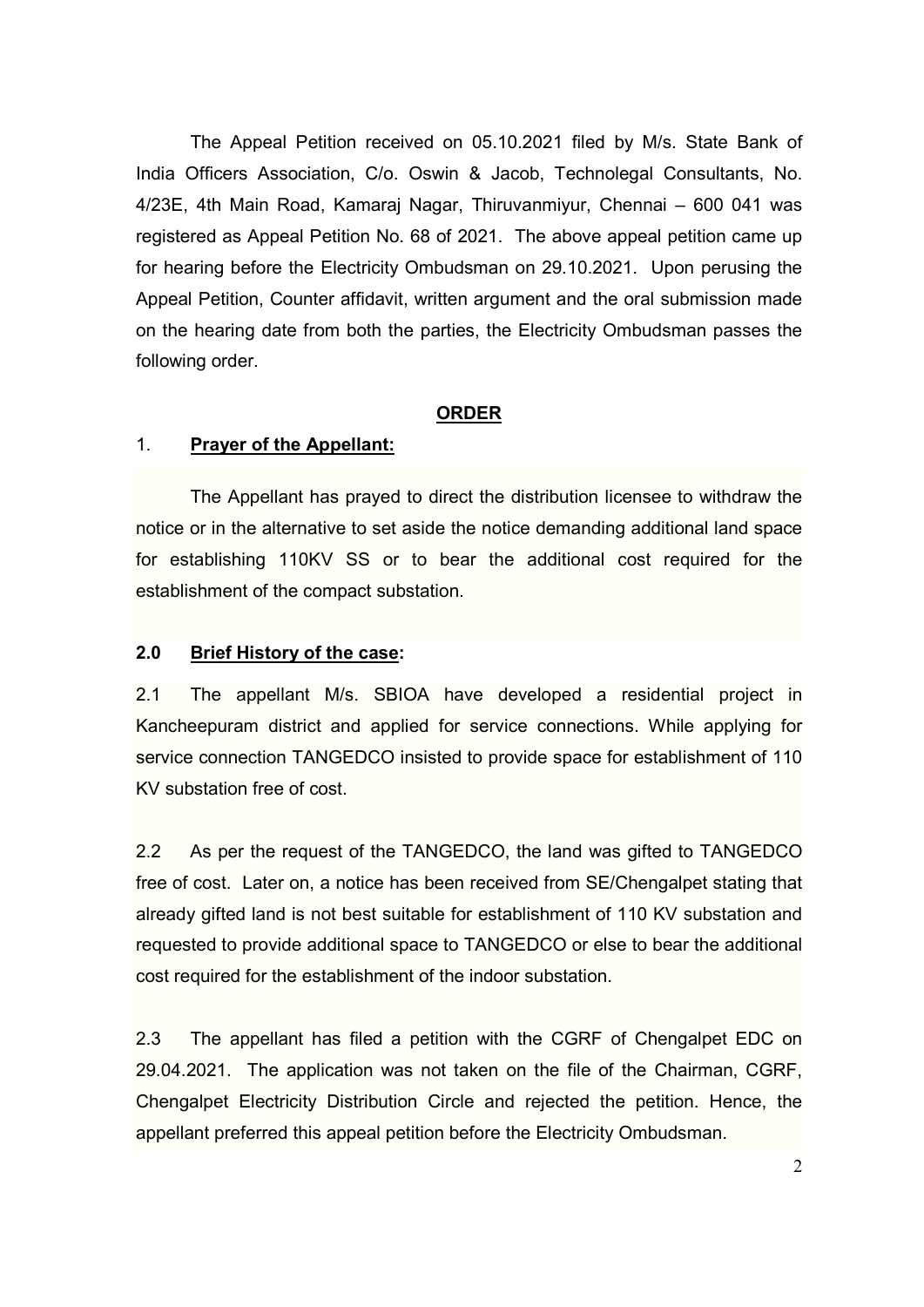# **3.0 Hearing held by the Electricity Ombudsman:**

3.1 To enable the Appellant and the Respondent to put forth their arguments, a hearing was conducted on 24.11.2021 through video conferencing.

3.2 On behalf of the Appellant Thiru N. Senthil Viswarooban and Thiru Franklin Stephen, Advocates of M/s. Stephen & Stephen Advocates Associates have attended the hearing and put forth their arguments.

3.3 The respondent Tmt. R.Suja, SE/Chengalpet (I/c) and Thiru R.Manoharan, EE/O&M/Maraimalai Nagar of Chengalpet Electricity Distribution Circle have attended the hearing and put forth their arguments.

3.4 As the Electricity Ombudsman is the appellate authority, only the prayers which were submitted before the CGRF are considered for issuing order. Further the prayer which requires relief under the Regulations for CGRF and Electricity Ombudsman, 2004 alone are discussed hereunder.

### **4.0 Arguments of the Appellant:**

4.1 The Appellant has stated that the State Bank of India Officers Association is a registered society under the Society Registration Act taking care of the welfare of the officers in State Bank of India.

4.2 The Appellant has stated that SBIOA has developed a residential project named "Unity Enclave" comprised under survey Nos. Na.Ka.No. 12333/2013/CB dated 20.12.2013 & Na.Ka.Nos. 1985/2012/Ce.Ma dated 31.12.2013 to an area of 86,300 Sq.mts in Mambakkam village of Kancheepuram district . The existing development consists of 1875 flats apart from Club House and Commercial area. LT individual Service connections to an extent of 1875 Nos. were already obtained apart from a HT service for the common utility of Commercial & Club House. While applying for the above said electricity service connections for entire flats, as the total connected load exceeded 10 MVA, TANGEDCO insisted for providing space for establishment of 110KV Sub Station free of cost to TANGEDCO.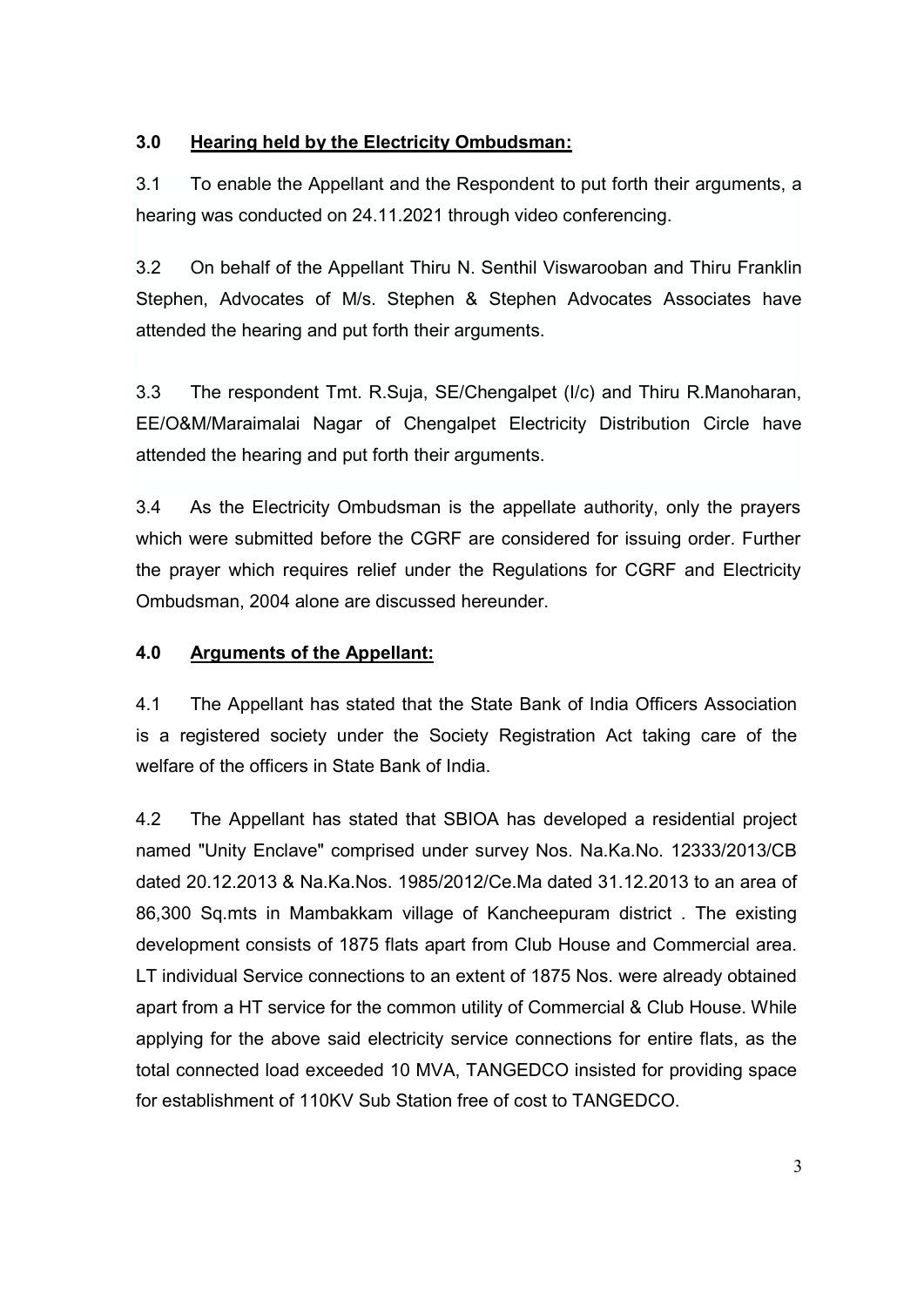4.3 In this regard the Appellant has brought to the notice of the following regulation ; TNE distribution Code Reg.29(12)(ii) : Space as per the following norms shall be allotted for establishment of a sub station / switching station in places of group housing / commercial complex where the total demand exceeds 5 MVA. These areas shall be specifically shown in the plan. The requirement of land for establishment of sub-stations shall not exceed the comfortable road width and is ideal for erection of 110KV Sub Station having a well Planned ingress & egress. As per the Statutory provisions it is mandatory on the part of the developer/builder to provide space of 1050 Sq.mts for erecting compact Sub Station within the periphery of 60/30 Kms from the City/Municipal limits.

4.4 The Appellant has stated that the demand for the entire flats could be catered/ met through one or two 11KV feeders, however as per the regulations SBIOA came forward to adhere to the stipulated regulations to provide space for establishment of sub-station considering the request of TANGEDCO anticipating future load growth around the vicinity of the Unity Enclave.

4.5 The Appellant has stated that the earmarked site was inspected by various authorities of TANGEDCO including the General Construction Circle /Chennai Development Circle for establishment of SS during the years 2015-16. TANGEDCO has insisted for a space comprising of 2019.83 sq.mts. suitable for establishment of 110 KV Sub-station. Though the mandatory provision is to provide a space of 1050 Sq.mts. for the establishment of 110KV Substation, as per the request of TANGEDCO taking into consideration the future load growth around Thiruporur area, 2019.83 Sqmts of Land was earmarked for TANGEDCO. The Chief Engineer /Distribution/South region has accorded approval to accept the land having an area 2019.83 sqmts for establishment of 110KV SS vide his letter dated MEMO.NO.CE/D/ CSR/ EEC /AEE/AE/F.LA-SBIOA/D641/2016 DT 02.09.2016 after having a thorough legal scrutiny of the documents and feasibility report furnished by their officials for establishing the Sub stations (GCC). The land was gifted to TANGEDCO free of cost without any encumbrance through a registered Gift Deed 12322 of 2016.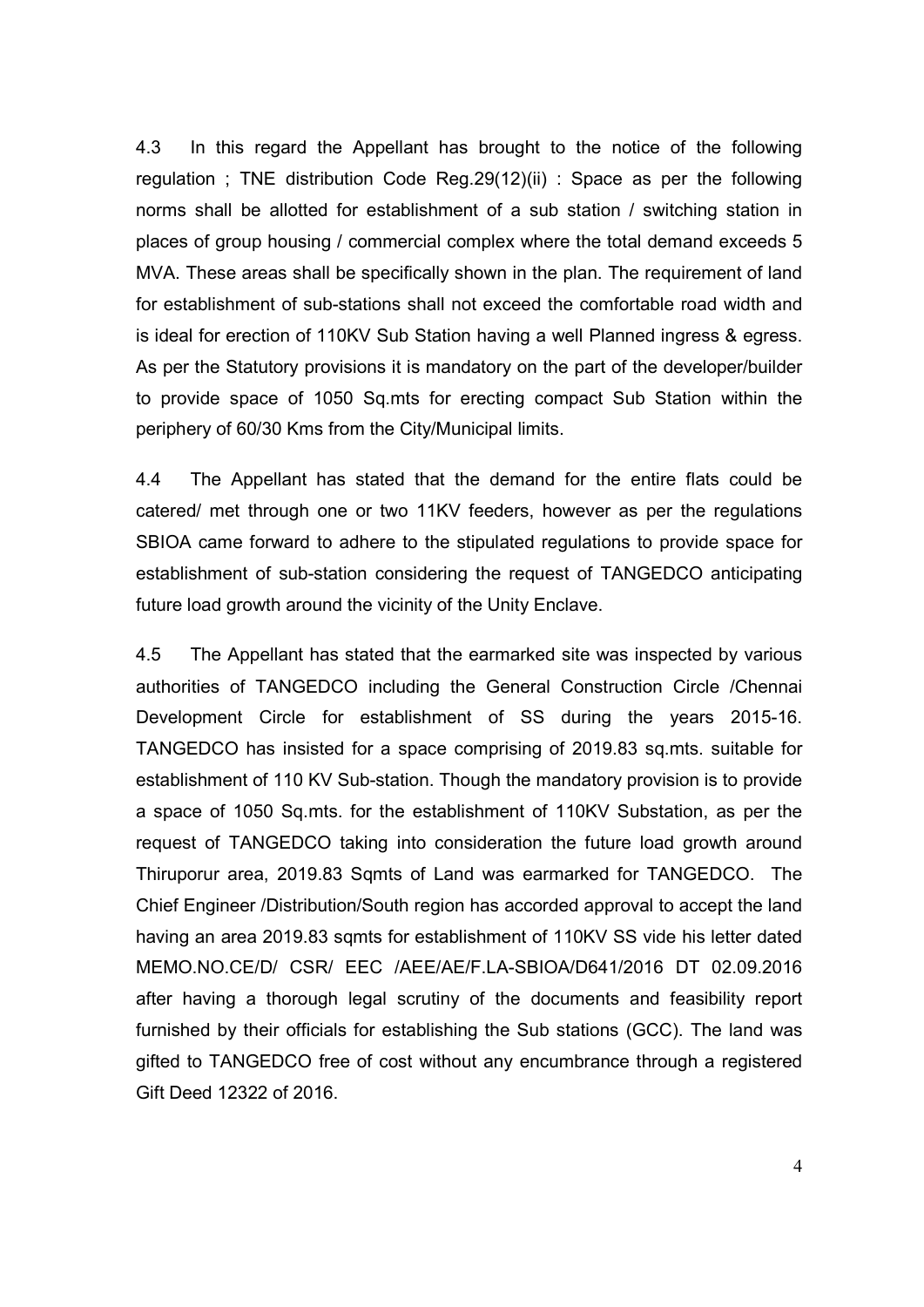4.6 The Appellant has stated that after having taken over possession of the said land suitable for establishment of 110KV Sub-station the service connection applications were processed and effected by erecting 10 Nos. of 1000KVA Transformers pending establishment of Sub-station. For erection of these Distribution Transformers SBIOA has provided further space apart from the space allotted for the Sub Station. 1875 service connections were effected apart from a HT service connection for common utilities.

4.7 The Appellant has stated that having taken over the land it is obligatory on the part of the TANGEDCO to immediately establish the 110KV Sub-station to cater the needs of the proposed and future load growth in the nearby vicinity. However TANGEDCO has not taken any efforts to establish the Substation for the past 5 years.

4.8 The Appellant has stated that a notice has been received from SE/Chengelpet dated 19.07.2021 stating that the already acquired land is not best suitable for establishment of 110KV Substation as per the present report of Superintending Engineer/GCCI and requested to provide additional space as per TANTRANSCO requirement for establishment of 110KV SS with an undertaking in this regard (or) if additional space could not be allotted the cost of additional expenditure to be incurred towards establishment of Indoor SS instead Outdoor SS to be borne by the Appellant. Sending a communication to SBIOA at this juncture after having effected all the service connection, taking over the land for establishment of SS is unjustified, arbitrary & contrary to the regulations prescribed by TNERC.

4.9 The Appellant has stated that having satisfied with the dimension of the land for establishing 110KV SS by the TANGEDCO authorities, the same was gifted to TANGEDCO without any objection though the area requested is more than that of the area prescribed in Tamilnadu Electricity Distribution Code. It was obligatory on the part of the Distribution Licensee to establish a compact Substation within the consumer premises if the load exceeds 5/10 MVA for which no liability was

5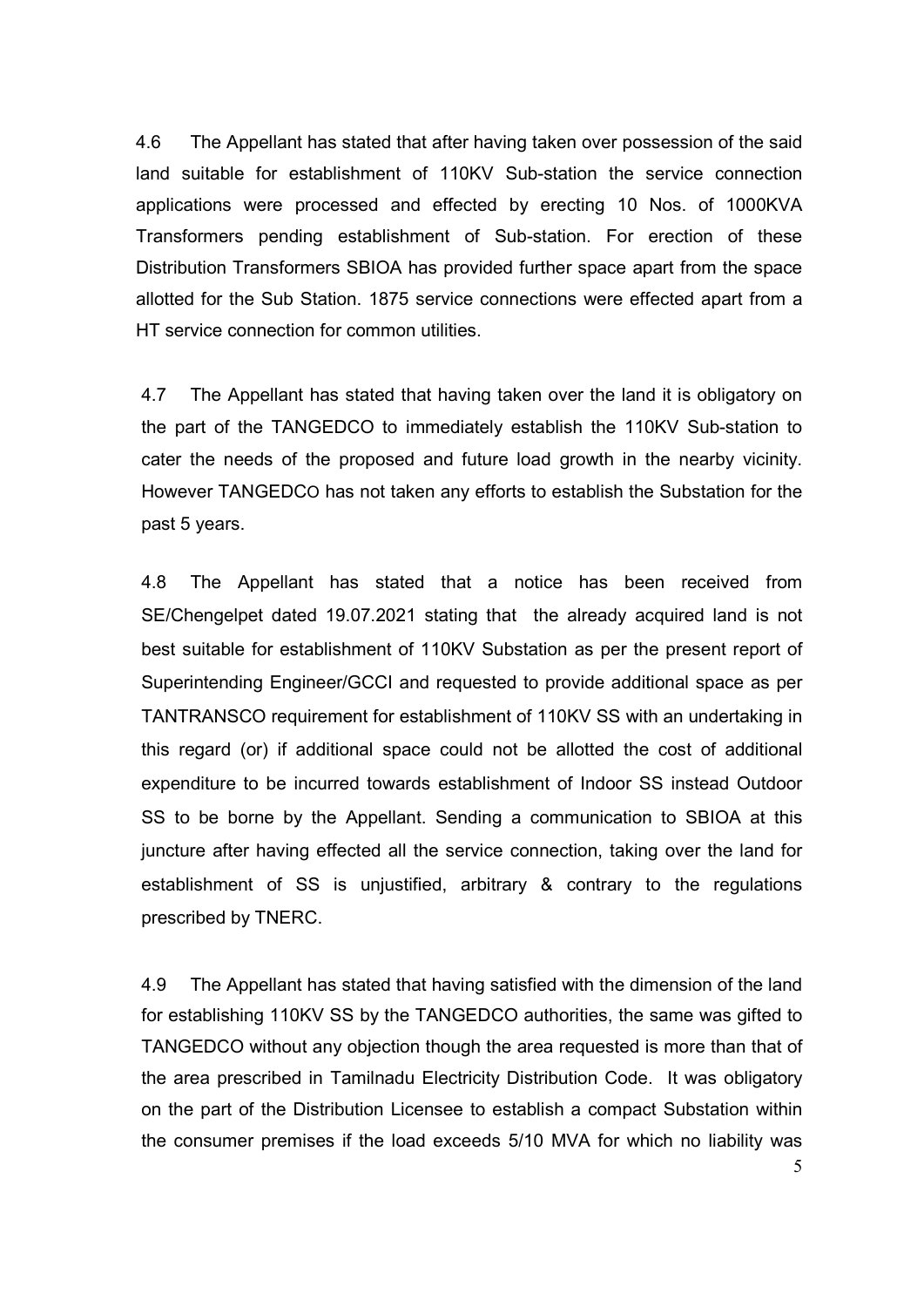fixed on the consumer except gifting the land suitable for establishing the substation as per the regulations that were in vogue during those period. TANGEDC0 has not taken any action to establish the Substation till date.

4.10 The Appellant has stated that as per the regulations that were in vogue during the above period, it was obligatory on the part of the Distribution Licensee to establish only the compact Substation if the area developed is within 60 Kms from the periphery of the City Limit.

4.11 The Appellant has stated that now taking advantage of the recent amendment to the Distribution Code, the licensee is trying to extract more money from the consumers for establishing the compact /indoor substation. As per the latest amendment to the Distribution code, it is obligatory on the part of the consumers also to pay the difference in cost if opted for Indoor/Compact SS. It is to be stated that the said amendment is having only prospective effect and not retrospective. It is no way applicable to SBIOA which has already availed service connections by providing necessary & excess space for erection of Indoor SS as per the regulations.

4.12 In CREDAI Vs TANGEDCO, the Hon'ble TNERC in MP No.21/2020 categorically stated, "The Commission finds the clarificatory order of the TANGEDCO issued after due consideration , which gives effect to the amendment to the applicants who obtained planning permission after the date of Gazette Notification of the amendment is fair, logical & reasonable" which clearly implies that any order issued by Hon'ble TNERC is having prospective effect unless it explicitly expressed otherwise and not to give retrospective effect.

4.13 The Appellant has stated that the action of the Superintending Engineer in issuing the said notice is blatant violation of the Tamilnadu Electricity Distribution Code and regulations prescribed by Hon'ble TNERC. If the Distribution Licensee has to get any clarity on the interpretation/application of the amendment to Distribution Code, it has to refer only to Hon'ble TNERC. Without that the Distribution licensee cannot have their own interpretations & applicability of the regulations.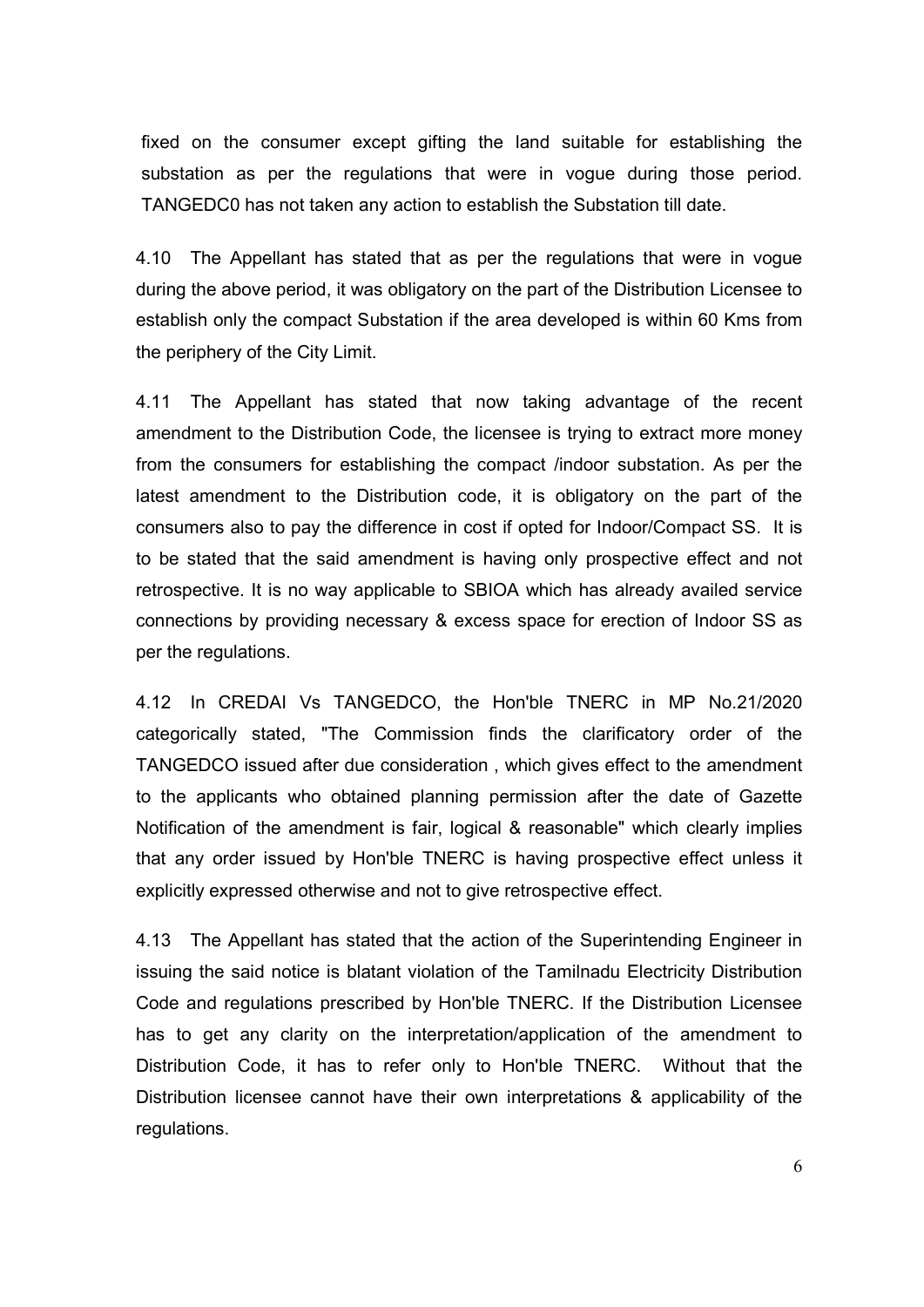4.14 The Appellant has further stated that the action of the Superintending Engineer/Chengelpet in issuing such a notice is a colourful exercise to suit their whims & fancies & with utmost arbitrariness.

4.15 The Appellant has prayed to accept the appeal in the light of facts & circumstances of the issue apart from the statutory regulations and to direct the Distribution licensee to withdraw the notice or in the alternative to set aside the notice with immediate effect and thus render justice.

#### **5.0 Arguments of the Respondent:**

5.1 The Respondent has stated that M/s. State Bank of India Officer's Association/Chennai had developed a Residential and commercial complex for a demand of more than 10 MVA. Hence, as per TNE distribution code Reg.29(12), they have to allot/spare a land for establishment of substation.

5.2 The Respondent has stated that based on the above, they have spared a land to an extent of 2019.083 sq. mtrs. for establishment of 110/11KV SS with 110 KV outdoor yard and Indoor 11 KV VCB Panels. Based on the approval accorded by the CE/D/S/Chennai Vide MEMO.No.CE/D/CSR/EEC/AEE/AE/ F.LA-SBIOA/D989/2016,DT 30.06.2016, the above land was taken over from M/s.SBIOA.

5.3 The Respondent has stated that based on the land suitability given by SE/GCC/Chennai, necessary proposal for establishment of 110/11 KV SBIOA colony SS submitted to the Head Quarters. In the (Per) F.B. TANTRANSCO Proceeding No. 118, dt.26.09.2017, administrative approval was accorded for establishment of 110/11 KV SBIOA colony SS (Outdoor SS) with 110/11 KV 2x16 MVA Power Transformer at Mambakkam.

5.4 In this connection, Superintending Engineer/GCC-I/Chennai has informed that the allotted land (2019.083 Sq. Mtrs) is not feasible to construct 110/11 KV Outdoor SS and it is suitable for 110/11 KV Indoor SS. Hence it has been requested to obtain revised sanction for 110/11 KV Outdoor SS with Indoor type

7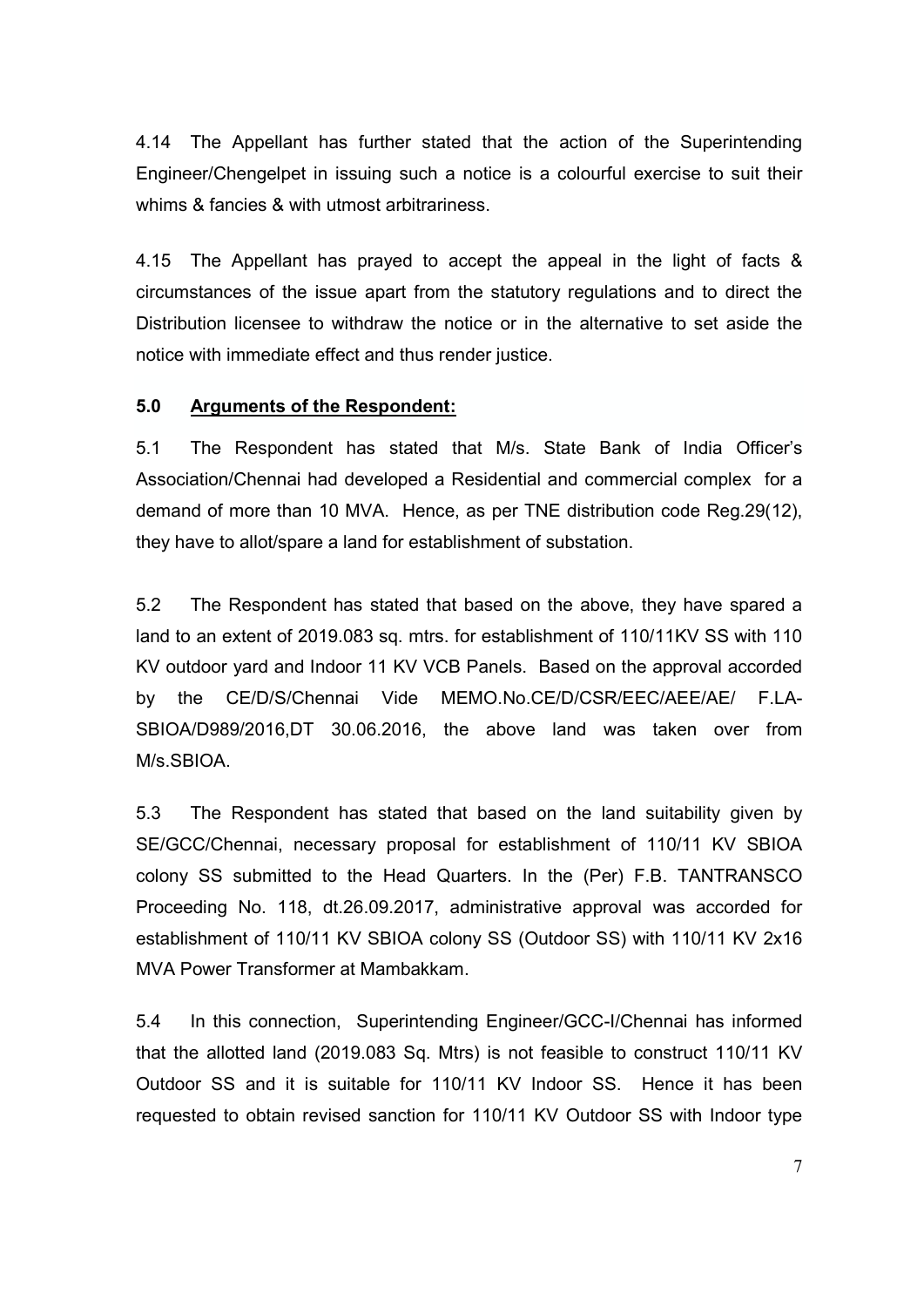Panels. The revised administrative sanction for establishment of 110/11 KV Indoor SS was sought for from the Head Quarters. For which, Chief Engineer/Planning & RC, Chennai in the Lr. No. SE/ PLG/ EE/ MPI/ AEE3 /F. SBIOA 110KV SS/D.No.141/21, dt.30.04.21, has requested the following details.

1. Feasibility of establishment 110/11 KV Outdoor SS in the allotted land may be studied in detail and report in this regard may be furnished.

2. If the above is not feasible, the developer may be requested to provide additional land as per TANTRANSCO requirement for establishment of 110/11 KV Outdoor SS. An undertaking in this regard may be obtained from the developer.

3. If additional land could not be allotted, they may be requested to bear the additional expenditure to be incurred towards establishment of Indoor SS. An undertaking in this regard may be obtained from the developer.

5.5 In this connection, Superintending Engineer/GCC-I/Chennai has reported that the above allotted land is not feasible for establishment of 110/11 KV Outdoor SS and requested to obtain additional land or an undertaking to bear the cost of additional expenditure to be incurred towards establishment of Indoor SS. Hence additional land or an undertaking to bear the cost of additional expenditure to be incurred towards establishment of Indoor SS has been sought for from SBIOA on 19.07.2021.

5.6 As per the statutory provisions it is mandatory on the part of the developer/Builder to provide space of 1050 Sq. mtrs. for erecting compact substation within the periphery of 60/30 Kms from the City / Municipal Limits. Though the mandatory provision is to provide a space of 1050 sq. mtrs. for establishment of 110 KV Substation, as per the request of TANGEDCO taking into consideration the future load growth around Thiruporur area, 2019.83 sq. mtrs. of land were earmarked and handed over to TANGEDCO. Hence the appellant requested to withdraw the notice given for additional land in their letter dated 30.09.2021.

5.7 The Respondent has stated that based on the representation given by SBIOA Letter dated 30.09.2021 necessary proposal to withdraw the additional land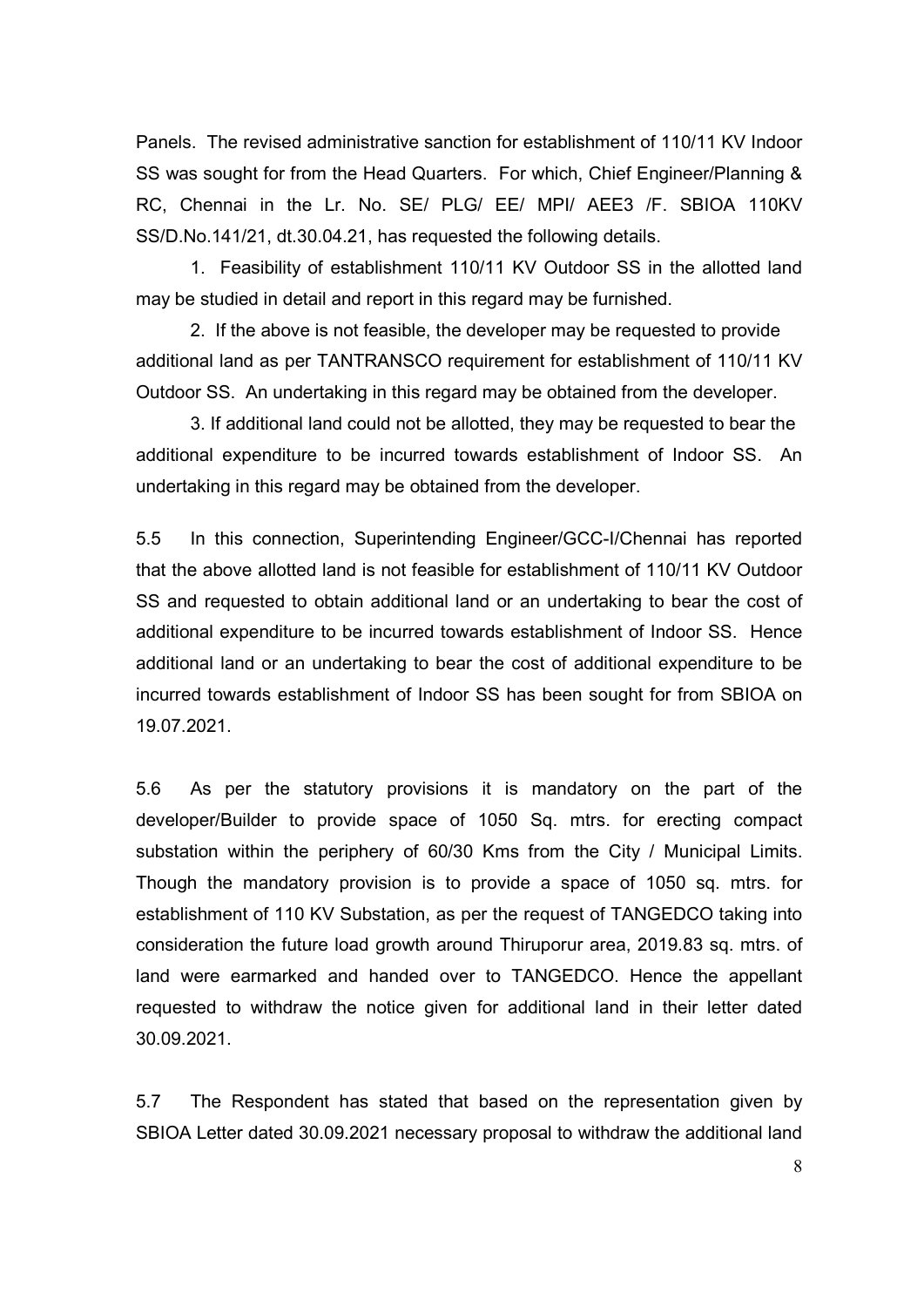requirement is under consideration. In the meanwhile, TANTRANSCO cost data for the year 2021-22 has been received and now, the revised substation proposal has to be evolved as per latest cost data for the year 2021-22.

5.8 Under the circumstances stated above, it is hereby submitted that the consumer request is under consideration.

#### **6.0 Findings of the Electricity Ombudsman:**

6.1 I have heard the arguments of both the appellant and the Respondent. Based on the arguments and the documents submitted by them the following conclusion is arrived.

6.2 The Appellant has stated that they have developed a residential project consisting 1875 flats with all amenities having an electricity demand of more than 10 MVA and as per the TNE Distribution Code Regulation 29(12)(ii) it is mandatory on the part of the developer/builder to provide a space of 1050 sq. mts. free of cost for erecting compact substation within the periphery of 60/30 kms from the City/Municipal limits. The Respondent has requested a land space of 2019.83 sq. mts. as against the requirement of 1050 sq. mts. considering the future load growth and accordingly, the Appellant earmarked 2019.83 sq. mts. to the TANGEDCO which was inspected and approved by the officials of the Licensee. Based on the above, the land was gifted to TANGEDCO free of cost through a registered gift deed 12322 of 2016 for establishing 110KV substation. Pending erection of substation, 10 Nos. of 1MVA transformers were erected in the other space provided and service connections were effected to all the 1875 dwellings including a HT SC for common utilities. After 5 years, now the Respondent has raised a demand for additional land space over and above 2019.83 sq. mts. already gifted or else to bear the additional expenditure to be incurred towards establishing the 110KV compact substation which is against the Regulation and prayed to quash the demand notice raised by the Respondent.

6.3 The Respondent has stated that based on the approval of the Licensee the land to an extent of 2019.083 sq. mts. for the establishment of 110KV SS was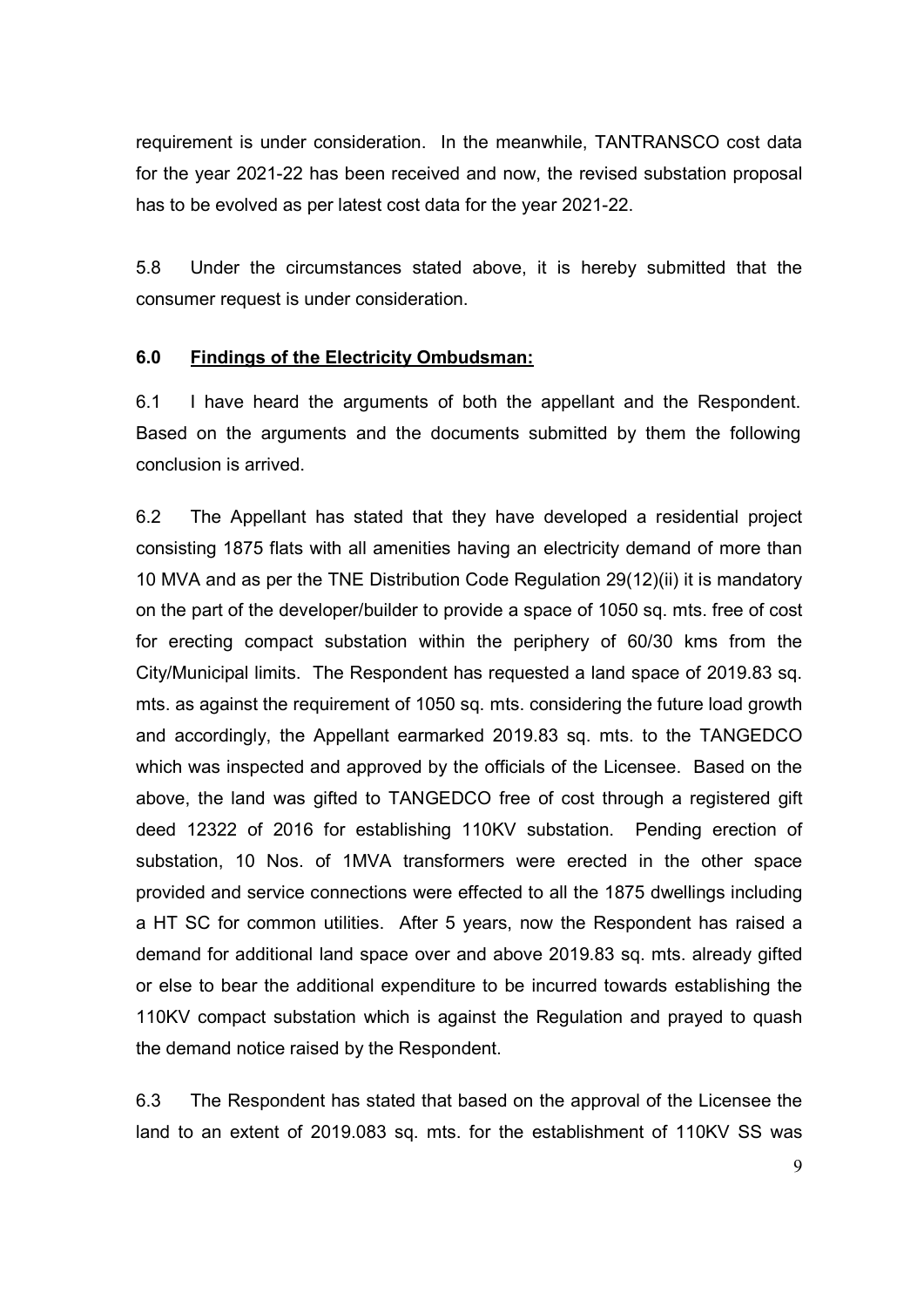taken over from the Appellant. Now the respondent has stated that the allotted land 2019.083 sq. mts. is not sufficient to construct 110 KV outdoor SS and issued demand notice to the Appellant to provide additional land space and in case if it is not feasible, to bear the additional expenditure to be incurred towards establishing a 110 KV compact substation.

6.4 In this connection, I would like to refer Regulation 29(12)(ii) of the TNE Distribution Code as quoted by the Appellant as well as the Respondent which is given below; (Existed upto Gazette notification dt. 29.1.2020 – Distribution Code Amendment Notification No.8-25 dt. 18.12.2019)

 *"(29) Service Lines: xxxxx xxxxx* 

*29(12)(ii) Space as per the norms to be specified by the Commission shall be allotted for establishment of a substation /switching station in places of group housing / commercial complex where the total demand exceeds 5 MVA. These areas shall be specifically shown in the plan.* 

*The requirement of land for establishment of sub-stations shall not exceed the limit given below:* 

| Voltage level of the<br>sub-station | Land Requirement in Sq.mts. |                     |
|-------------------------------------|-----------------------------|---------------------|
|                                     | Normal sub-station          | Compact sub-station |
| 33 KV sub-station                   | 1520 (indoor)               |                     |
|                                     | 3160 (outdoor)              | 225                 |
| 110 KV sub-station                  | 4000 (outdoor)              | 1050                |
| 230 KV sub-station                  | 16000 (outdoor)             | 1750                |

#### *Note:*

*(a) in places situated within 60 Kilo Meters from the periphery of the Metropolitan/Corporation limit, the licensee may establish the compact sub-station; (b) in places situated within 30 Kilo Meters from the periphery of the Municipality limit, the licensee may establish the compact sub-station;* 

*(c) in places situated within 10 Kilo Meters from the periphery of the Town Panchayat limit, the licensee may establish the compact sub-station;* 

*(d) in other places, the licensee may establish the sub-station of his choice* 

*(e) the land area should have the proper approach road atleast on any one side of the land for easy transporting of power transformer*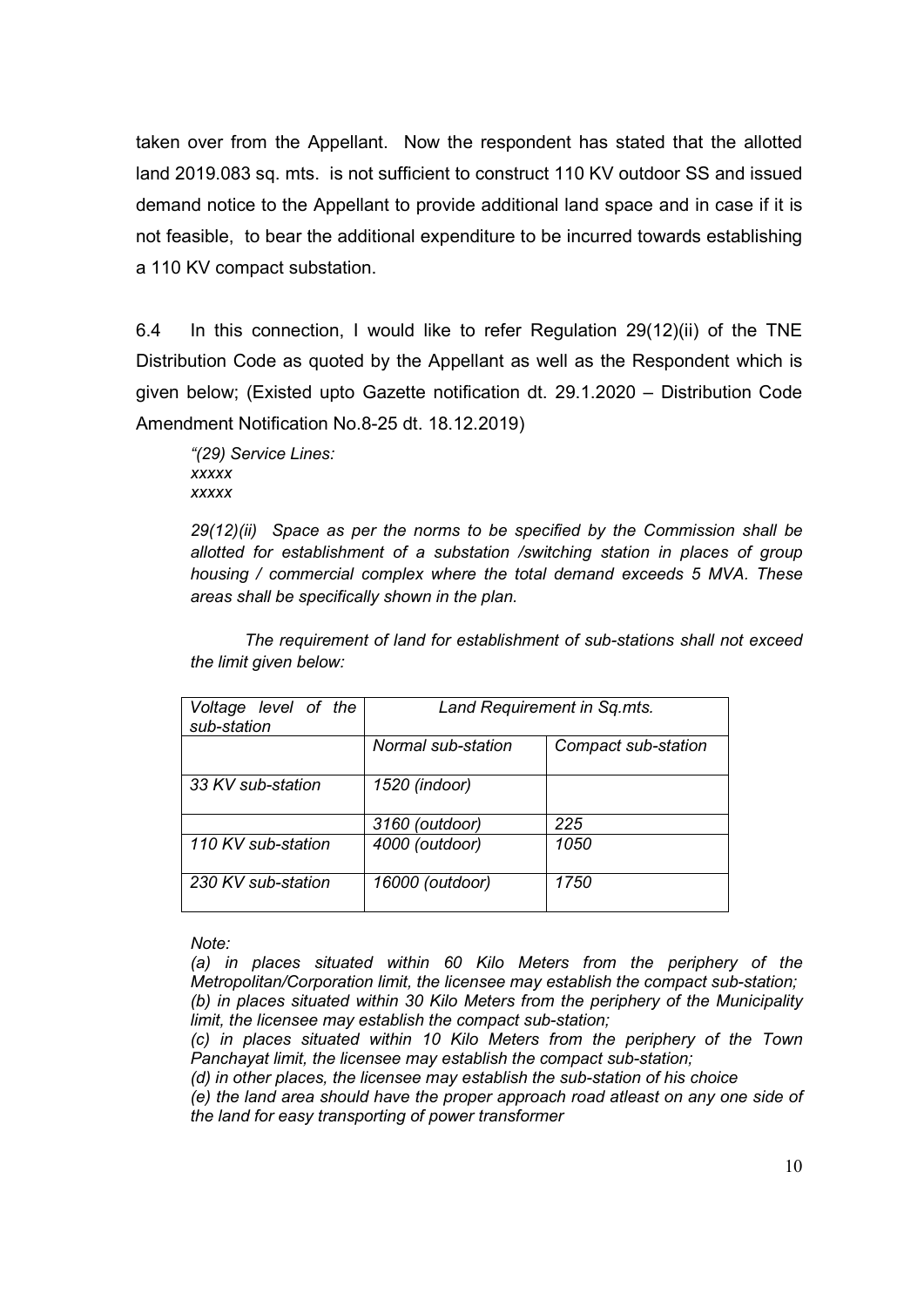*(f) the dimension of the land area shall be as per the suggestions of the Licensee to the consumer."*

 On a plain reading of the above, it is seen that the Appellant is bound to provide land space of 4000 sq. mts. in the case of 110 KV outdoor SS or 1050 sq. mts. in the case of 110 KV compact SS. Further, in places situated within 60 kms from the periphery of the Metropolitan/Corporation limit the licensee may establish the compact substation. It is clear from the above that the option of establishing a 110KV substation either outdoor type or compact type lies with the Respondent. In the case on hand, from the records made available, it is seen that the Respondent has proposed and approved 110KV outdoor SS with 2019.083 sq. mts. land space and got registered as gift deed in their favour free of cost as required by the regulation. Having exercised the option, though the Respondent has proposed 110 KV outdoor SS they themselves proposed and approved 2019.083 sq. mts. for the SS as against 4000 sq. mts. required for the 110 KV outdoor SS as per the Regulation. The land space obtained is less for the 110KV outdoor SS but more for the 110 KV compact sub-station. Having accepted and approved 2019.083 sq. mts. of land and registered in their favour, now after 5 years demanding additional land is not acceptable.

6.5 Further, the TNE Supply Code Regulation 29(12)(ii) doesn't provide the Appellant to bear the additional expenditure towards establishing a 110 KV compact substation. Hence I am of the opinion that the Respondent is not eligible to claim the additional expenditure from the Appellant towards establishing the compact substation. The Respondent is eligible to collect the additional expenditure from the Appellant as provided in the amended order of TNERC/DC/8- 25 dt. 18.12.2019 with effect from 29.1.2020 (Gazette Notified date) prospectively. But in respect of Appellant's case, all the grant/approval have been issued way back in 2016 and the Chief Engineer/Distribution/South approved the petitioner's case consciously for accepting of 2019.083 sq. mtrs. for establishment of 110 KV outdoor sub-station. In the Appellant's case, the outdoor SS is not sought to be approved by the Appellant. Moreover, the appellant has not undertaken to bear any difference in cost between conventional SS and compact SS. In accordance with CE's approval after getting registered 2019.083 Sq. mtrs. land, 1875 LT

11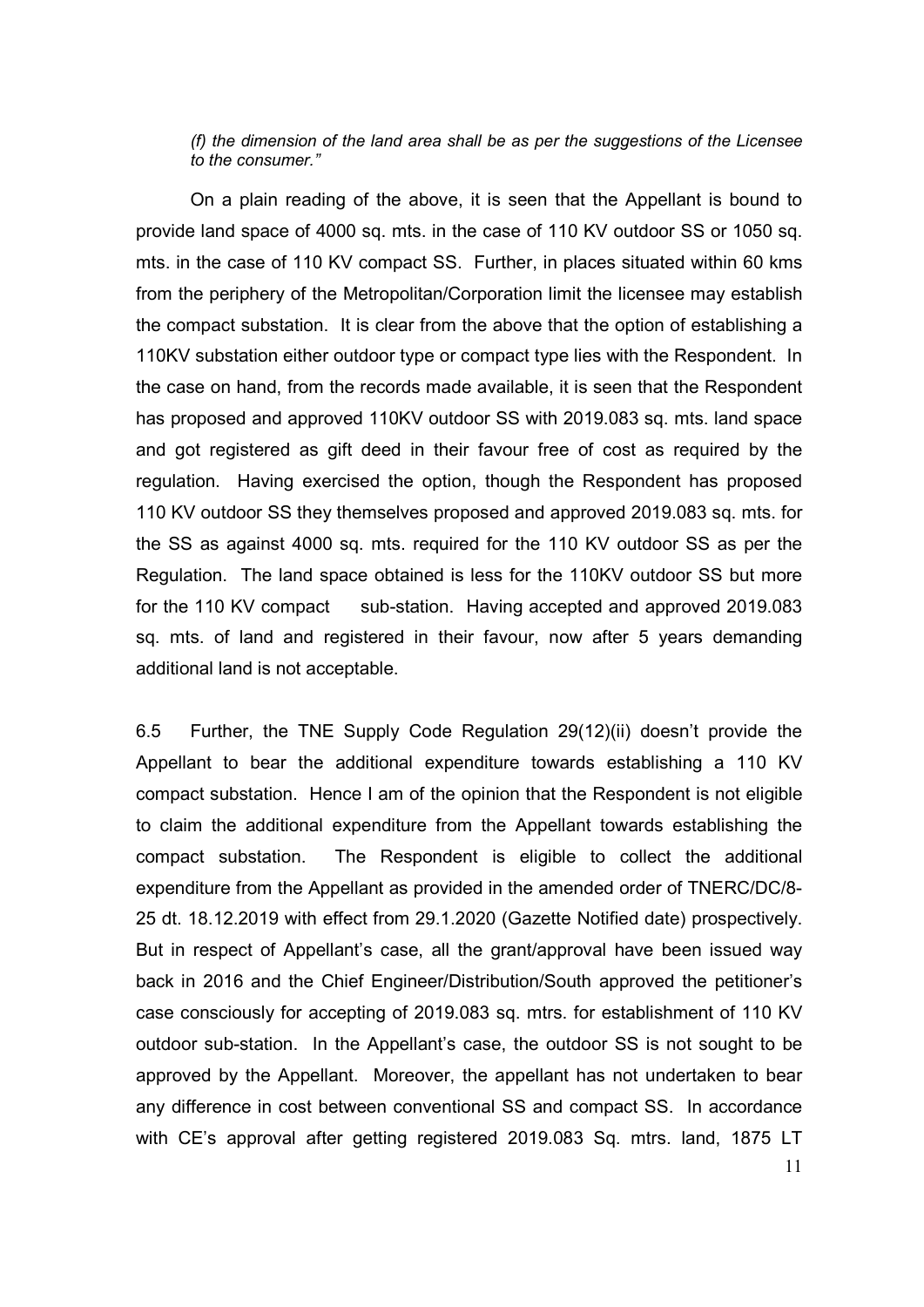service connections and 1 No. HT connection were effected subsequently. Under these circumstances, applying the amended Regulation 29(12)(ii)(d) as per Notification TNERC/DC/8-25, dt. 18.12.2019 which is effective only from 29.1.2020 to the appellant's case retrospectively is not correct.

#### **7.0 Conclusion:**

7.1 As per para 6.0 above,

 (i) The Appellant is not liable to provide any additional land space over and above the already gifted land towards establishing the 110KV outdoor substation.

 (ii) The Respondent is not eligible to claim any difference in cost between establishment of the 110KV conventional substation and compact substation.

7.2 With the above findings, the AP No. 79 of 2021 is finally disposed of by the Electricity Ombudsman. No costs.

> **(S. Devarajan)**  Electricity Ombudsman

"நுகர்வோர் இல்லையேல், நிறுவனம் இல்லை" "No Consumer, No Utility"

To

1. M/s. State Bank of India Officers Association, C/o. Oswin & Jacob, Technolegal Consultants, No. 4/23E, 4th Main Road, Kamaraj Nagar, Thiruvanmiyur, Chennai – 600 041.

2. The Executive Engineer/O&M/Maraimalainagar, Chengalpet Electricity Distribution Circle, TANGEDCO, 110 KV SS Complex, GST Road, Near Ford Company, Maraimalai Nagar - 603209.